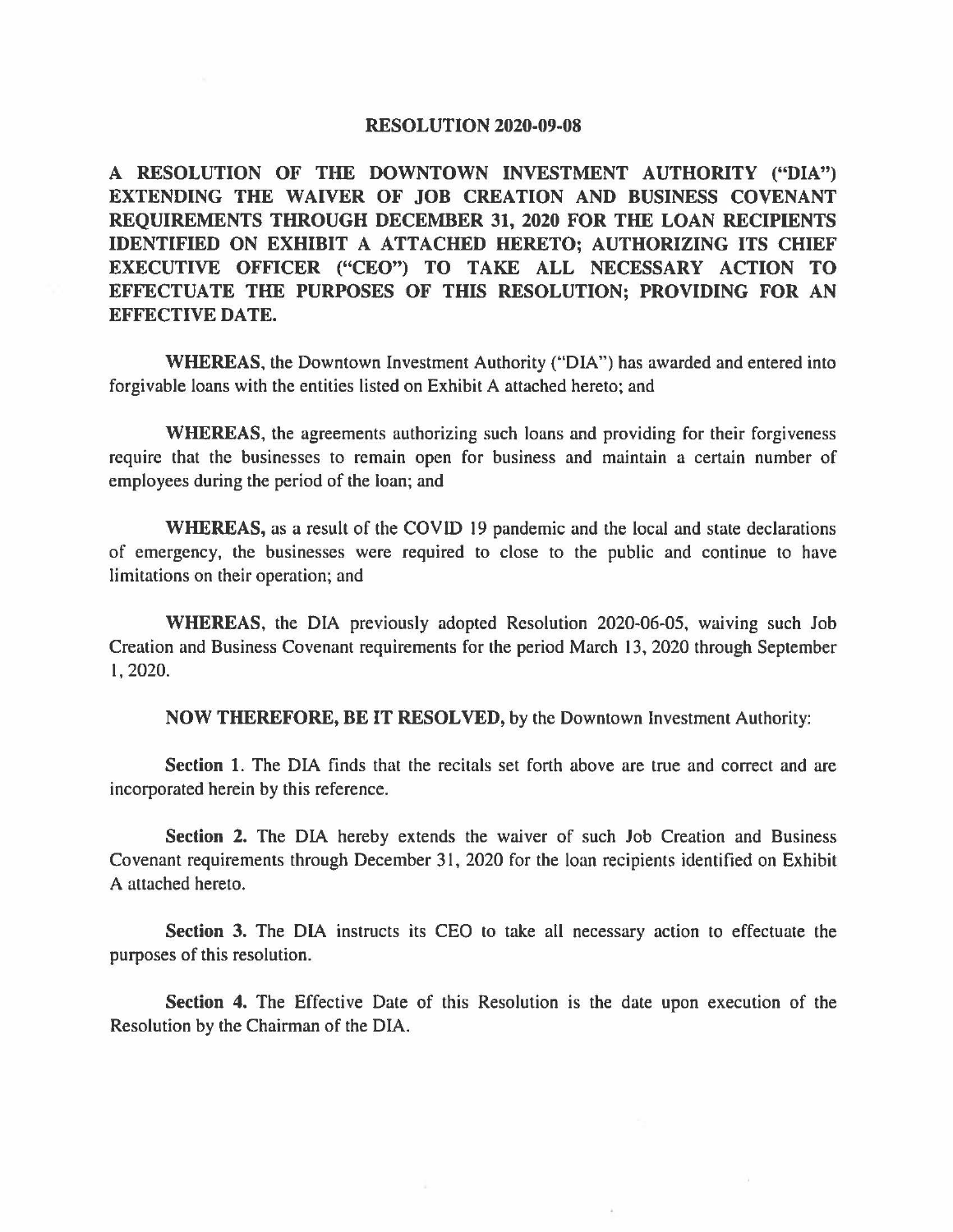| WITNESS:           | DOWNTOWN INVESTMENT AUTHORITY |      |
|--------------------|-------------------------------|------|
| derward<br>Witness | Ron Moody, Chairman           | Date |
| In Favor:<br>VOTE: | Opposed:<br>Abstained:        |      |